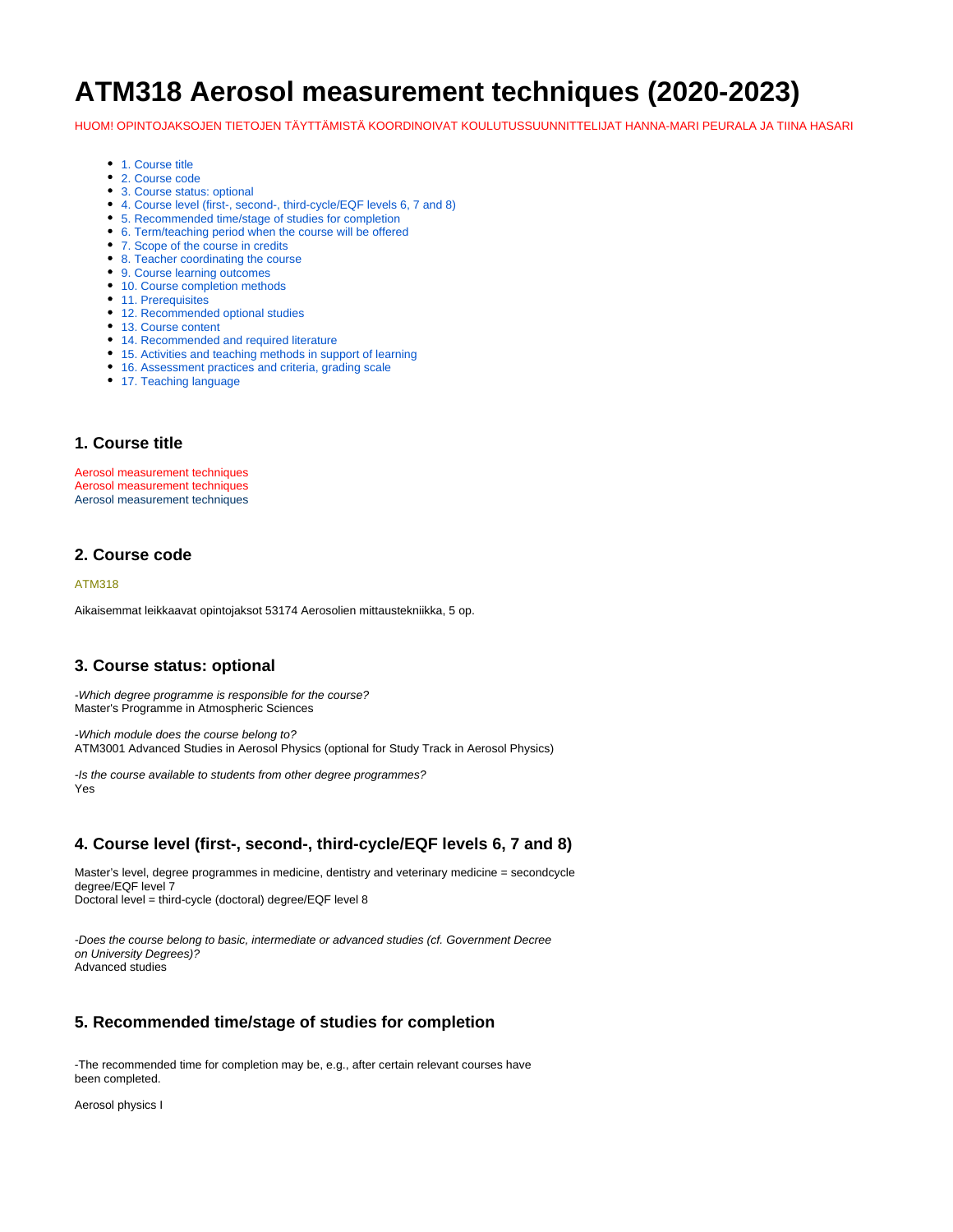# <span id="page-1-0"></span>**6. Term/teaching period when the course will be offered**

The course will be lectured every year in the II period.

#### <span id="page-1-1"></span>**7. Scope of the course in credits**

5 cr

### <span id="page-1-2"></span>**8. Teacher coordinating the course**

Tuukka Petäjä

#### <span id="page-1-3"></span>**9. Course learning outcomes**

-Description of the learning outcomes provided to students by the course - See the competence map ([https://flamma.helsinki.fi/content/res/pri/HY350274\)](https://flamma.helsinki.fi/content/res/pri/HY350274).

The student will get basic information on the current techniques to measure atmospheric aerosol particles. Particular interest is placed on measurements of physical, chemical and optical properties, as well as aerosol hygroscopicity and volatility. The student learns the scientific basis of the instrument components.

# <span id="page-1-4"></span>**10. Course completion methods**

-Will the course be offered in the form of contact teaching, or can it be taken as a distance learning course? -Description of attendance requirements (e.g., X% attendance during the entire course or during parts of it) -Methods of completion

# <span id="page-1-5"></span>**11. Prerequisites**

-Description of the courses or modules that must be completed before taking this course or what other prior learning is required

# <span id="page-1-6"></span>**12. Recommended optional studies**

-What other courses are recommended to be taken in addition to this course? -Which other courses support the further development of the competence provided by this course?

ATM319 Measurements of atmospheric aerosols: aerosol physics, sampling and measurement techniques

ATM320 Mass spectrometry in atmospheric sciences and environmental analysis

# <span id="page-1-7"></span>**13. Course content**

- Introduction to atmospheric aerosol measurements
- total aerosol number concentration (Condensation Particle Counters)
- aerosol size classification (Differential Mobility Analyzers)
- laboratory generation of aerosols and instrument verification
- measurements of aerosol hygroscopicity and volatility
- measurements of atmospheric ions
- aerosol optical properties
- on-line and off-line aerosol chemical measurements

# <span id="page-1-8"></span>**14. Recommended and required literature**